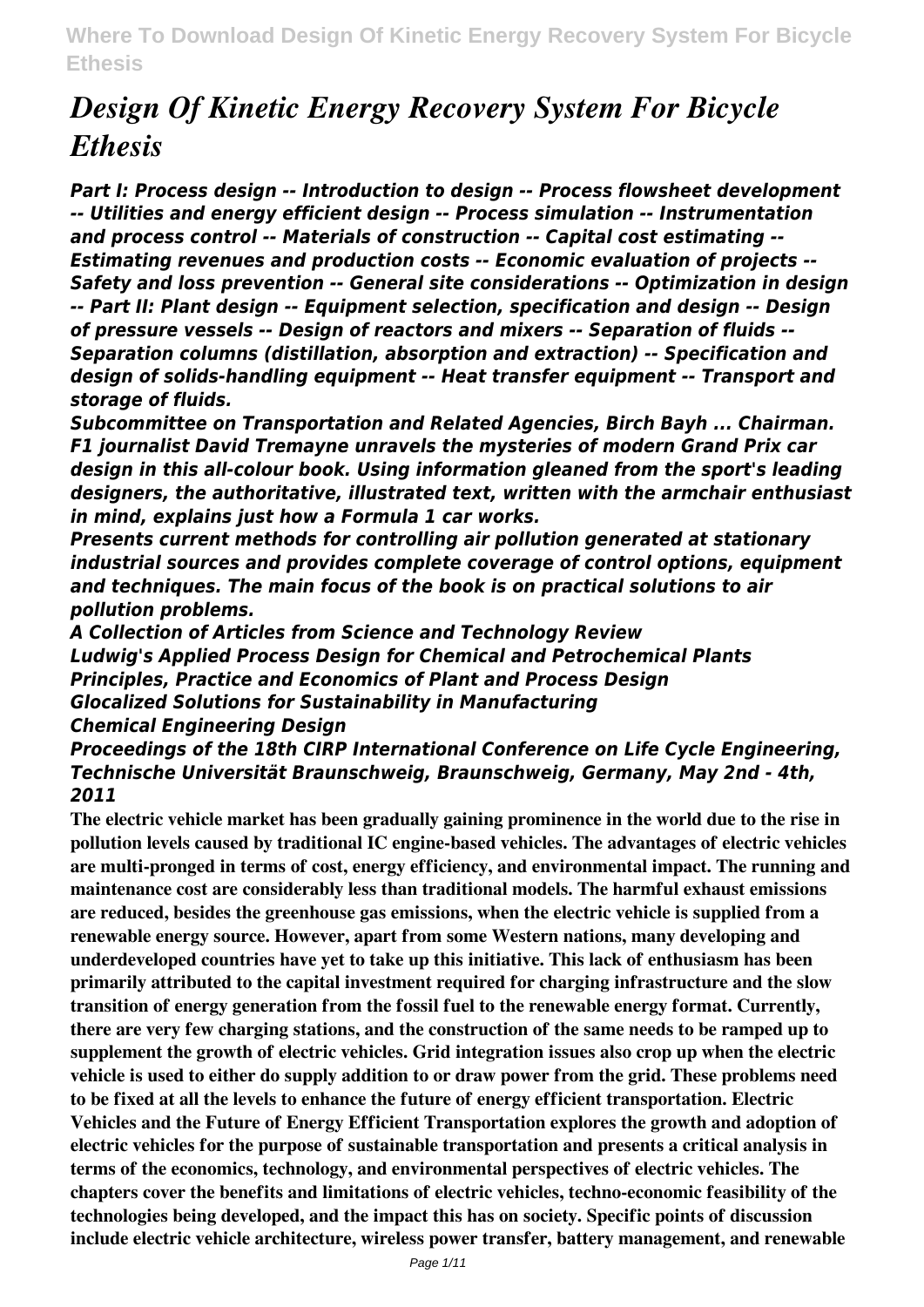**resources. This book is of interest for individuals in the automotive sector and allied industries, policymakers, practitioners, engineers, technicians, researchers, academicians, and students looking for updated information on the technology, economics, policy, and environmental aspects of electric vehicles.**

**Numerous books have already been published specializing in one of the well known areas that comprise Mechatronics: mechanical engineering, electronic control and systems. The goal of this book is to collect state-of-the-art contributions that discuss recent developments which show a more coherent synergistic integration between the mentioned areas. The book is divided in three sections. The first section, divided into five chapters, deals with Automatic Control and Artificial Intelligence. The second section discusses Robotics and Vision with six chapters, and the third section considers Other Applications and Theory with two chapters.**

**Kinetic Energy Recovery SystemDesign and Control of the Braking Vehicle SystemKinetic Energy Recovery Systems for Racing CarsSociety of Automotive EngineersKinetic Energy Recovery System in BicyclesKinetic Energy Recovery System in a Bicycle using a FlywheelGRIN Verlag The limitation of fossil fuels has challenged scientists and engineers to search for alternative energy resources that can meet future energy demand. Renewable Energy System Design is a valuable reference focusing on engineering, design, and operating principles that engineers can follow in order to successfully design more robust and efficient renewable energy systems. Written by Dr. Ziyad Salameh, an expert with over thirty years of teaching, research, and design experience, Renewable Energy System Design provides readers with the "nuts and bolts" of photovoltaic, wind energy, and hybrid wind/PV systems. It explores renewable energy storage devices with an emphasis on batteries and fuel cells and emerging sustainable technologies like biomass, geothermal power, ocean thermal energy conversion, solar thermal, and satellite power. Renewable Energy System Design is a must-have resource that provides engineers and students with a comprehensive yet practical guide to the characteristics, principles of operation, and power potential of the most prevalent renewable energy systems. Explains and demonstrates design and operating principles for solar, wind, hybrid and emerging systems with diagrams and examples Utilizes case studies to help engineers anticipate and overcome common design challenges Explores renewable energy storage methods particularly batteries and fuel cells and emerging renewable technologies**

**Advances in Mechatronics**

**Electrostatic Kinetic Energy Harvesting**

**Select Proceedings of i-CASIC 2020**

**Annual Department of Defense Bibliography of Logistics Studies and Related Documents**

**Advances in Automation, Signal Processing, Instrumentation, and Control Diesel engines operating the rig pose the problems of low efficiency and large amount of emissions. In addition the rig power requirements vary a lot with time and ongoing operation. Therefore it is in the best interest of operators to research on alternate drilling energy sources which can make entire drilling process economic and environmentally friendly. One of the major ways to reduce the footprint of drilling operations is to provide more efficient power sources for drilling operations. There are various sources of alternate energy storage/reuse. A quantitative comparison of physical size and economics shows that rigs powered by the electrical grid can provide lower cost operations, emit fewer emissions, are quieter, and have a smaller surface footprint than conventional diesel powered**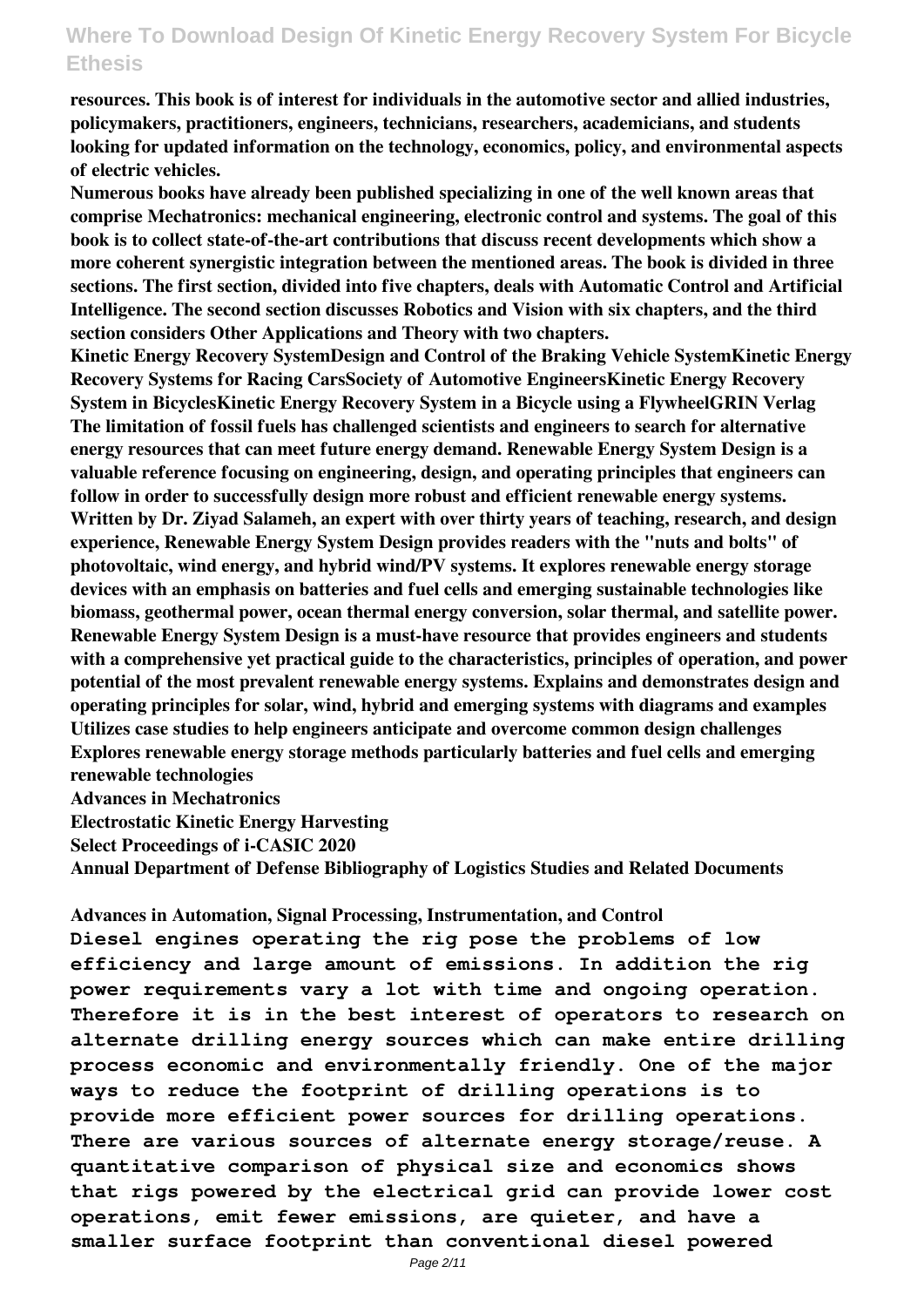**drilling. This thesis describes a study to evaluate the feasibility of adopting technology to reduce the size of the power generating equipment on drilling rigs and to provide?peak shaving? energy through the new energy generating and energy storage devices such as flywheels. An energy audit was conducted on a new generation light weight Huisman LOC 250 rig drilling in South Texas to gather comprehensive time stamped drilling data. A study of emissions while drilling operation was also conducted during the audit. The data was analyzed using MATLAB and compared to a theoretical energy audit. The study showed that it is possible to remove peaks of rig power requirement by a flywheel kinetic energy recovery and storage (KERS) system and that linking to the electrical grid would supply sufficient power to operate the rig normally. Both the link to the grid and the KERS system would fit within a standard ISO container. A cost benefit analysis of the containerized system to transfer grid power to a rig, coupled with the KERS indicated that such a design had the potential to save more than \$10,000 per week of drilling operations with significantly lower emissions, quieter operation, and smaller size well pad.**

**This volume is a technical and operative contribution to the United Nations "Decade on Education for Sustainable Development" (2005-2014), aiding the development of a new generation of designers, responsible and able in the task of designing environmentally sustainable products. The book provides a comprehensive framework and a practical tool to support the design process. This is an important text for those interested in the product development processes.**

**The present multicolor edition has been throughly revised and brought up-to-date.Multicolor pictures have been added to enhance the content value and to give the students an idea of what he will be dealing in reality,and to bridge the gap between theory and practice.this book ahs already been include in the 'suggested reading'for the A.M.I.E.(India)examinations. Abstract: Recovering and storing a vehicle's kinetic energy during deceleration and the subsequent use of the stored energy during acceleration has lead to significant increases in vehicle efficiency. Current production hybrid electric vehicles (HEVs) convert the energy and store it using electric machines and electro-chemical batteries. While these systems can be configured to provide substantial benefits in addition to kinetic energy recovery, significant limitations exist which hinder the performance and market penetration. Converting mechanical energy to electricity then storing it chemically leads to considerable losses during storage. The path must be followed in the opposite direction during release, compounding**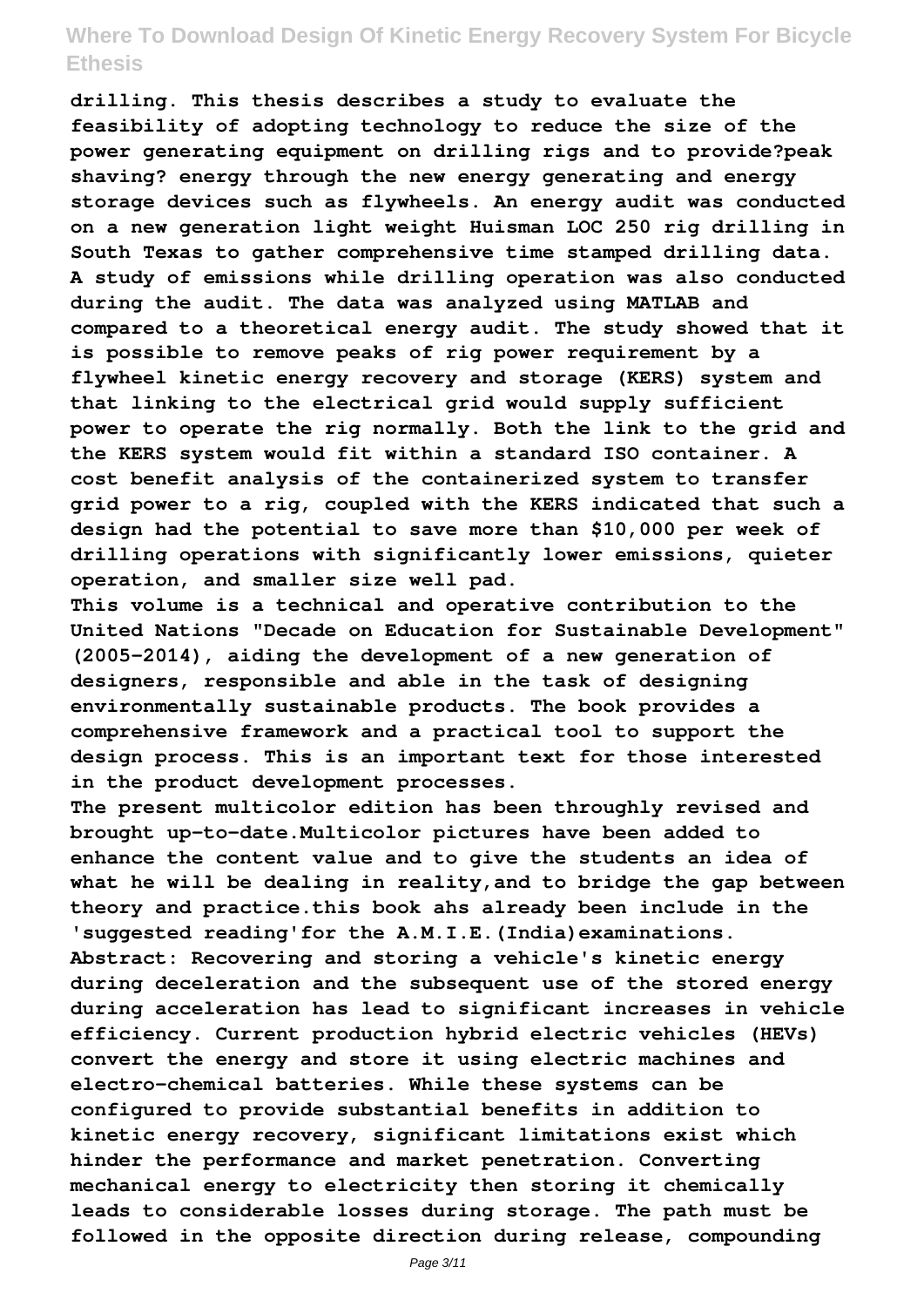**the losses. Current HEV batteries, while very effective at storing large quantities of energy, have longevity driven power limitations which drive up cost and weight. As a result of these limitations, investigations have been made into alternative means to recover and store kinetic energy on board vehicles. This thesis investigates two such methods of energy recovery and storage, a hydraulic system with accumulator energy storage and a purely mechanical system with flywheel energy storage. Both systems are of parallel hybrid architecture and offer high power capacity at relatively low cost. The hydraulic system consists of a pump/motor to convert mechanical work to fluid power and a high-pressure accumulator to store the energy. The mechanical system transmits the vehicle's kinetic energy to a flywheel through changing the ratio of a continuously variable transmission linked between the flywheel and the drivetrain. System dynamics models are created for each of the systems' components and coupled to allow for analysis over simulated drive cycles. An iterative design method is proposed for both the hydraulic and mechanical systems, based on drive cycle analysis, performance in simulation, and system properties, such as mass and estimated cost. The systems are compared and contrasted with each other in order to evaluate the relative strengths and weaknesses of the various kinetic energy recovery methods.**

**Design and Control of the Braking Vehicle System Kinetic Energy Recovery Systems for Racing Cars Hearing Before a Subcommittee of the Committee on Appropriations, United States Senate, Ninety-sixth Congress, First Session : Special Hearing .... Kinetic Energy Recovery System in Bicycles Energy Harvesting Technologies Solar Energy Update**

**The fourth edition of Ludwig's Applied Process Design for Chemical and Petrochemical Plants, Volume Three is a core reference for chemical, plant, and process engineers and provides an unrivalled reference on methods, process fundamentals, and supporting design data. New to this edition are expanded chapters on heat transfer plus additional chapters focused on the design of shell and tube heat exchangers, double pipe heat exchangers and air coolers. Heat tracer requirements for pipelines and heat loss from insulated pipelines are covered in this new edition, along with batch heating and cooling of process fluids, process integration, and industrial reactors. The book also looks at the troubleshooting of process equipment and corrosion and metallurgy. Assists engineers in rapidly analyzing problems and finding effective design methods and mechanical specifications**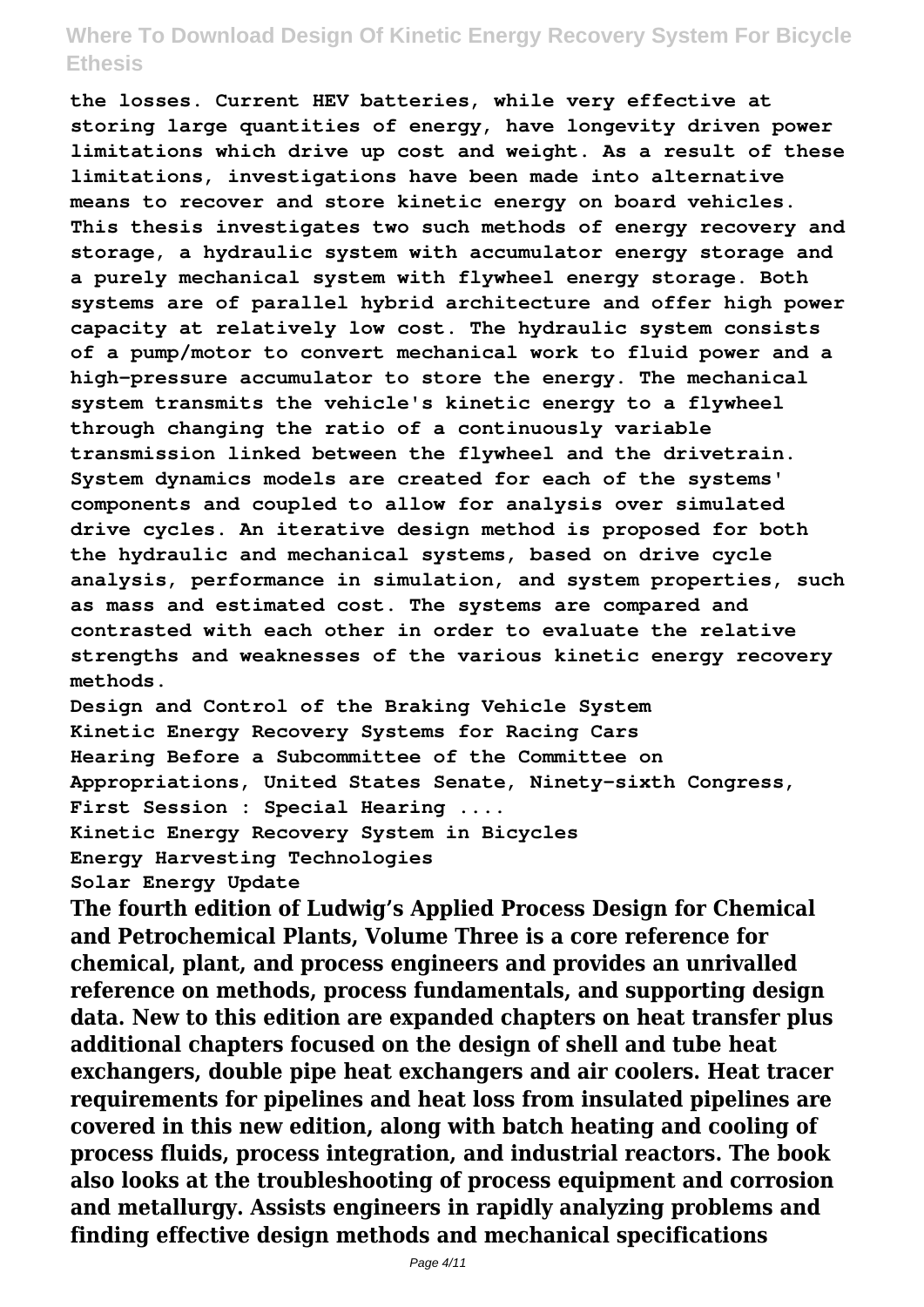**Definitive guide to the selection and design of various equipment types, including heat exchanger sizing and compressor sizing, with established design codes Batch heating and cooling of process fluids supported by Excel programs**

**Energy Harvesting Technologies provides a cohesive overview of the fundamentals and current developments in the field of energy harvesting. In a well-organized structure, this volume discusses basic principles for the design and fabrication of bulk and MEMS based vibration energy systems, theory and design rules required for fabrication of efficient electronics, in addition to recent findings in thermoelectric energy harvesting systems. Combining leading research from both academia and industry onto a single platform, Energy Harvesting Technologies serves as an important reference for researchers and engineers involved with power sources, sensor networks and smart materials.**

**A thoroughly revised third edition of this widely praised, bestselling textbook presents a comprehensive systems-level perspective of electric and hybrid vehicles with emphasis on technical aspects, mathematical relationships and basic design guidelines. The emerging technologies of electric vehicles require the dedication of current and future engineers, so the target audience for the book is the young professionals and students in engineering eager to learn about the area. The book is concise and clear, its mathematics are kept to a necessary minimum and it contains a well-balanced set of contents of the complex technology. Engineers of multiple disciplines can either get a broader overview or explore in depth a particular aspect of electric or hybrid vehicles. Additions in the third edition include simulation-based design analysis of electric and hybrid vehicles and their powertrain components, particularly that of traction inverters, electric machines and motor drives. The technology trends to incorporate wide bandgap power electronics and reduced rare-earth permanent magnet electric machines in the powertrain components have been highlighted. Charging stations are a critical component for the electric vehicle infrastructure, and hence, a chapter on vehicle interactions with the power grid has been added. Autonomous driving is another emerging technology, and a chapter is included describing the autonomous driving system architecture and the hardware and software needs for such systems. The platform has been set in this book for system-level simulations to develop models using various softwares used in academia and industry, such as MATLAB®/Simulink, PLECS, PSIM, Motor-CAD and Altair Flux. Examples and simulation results are provided in this edition using these software tools. The third edition is a timely revision and contribution to the field of**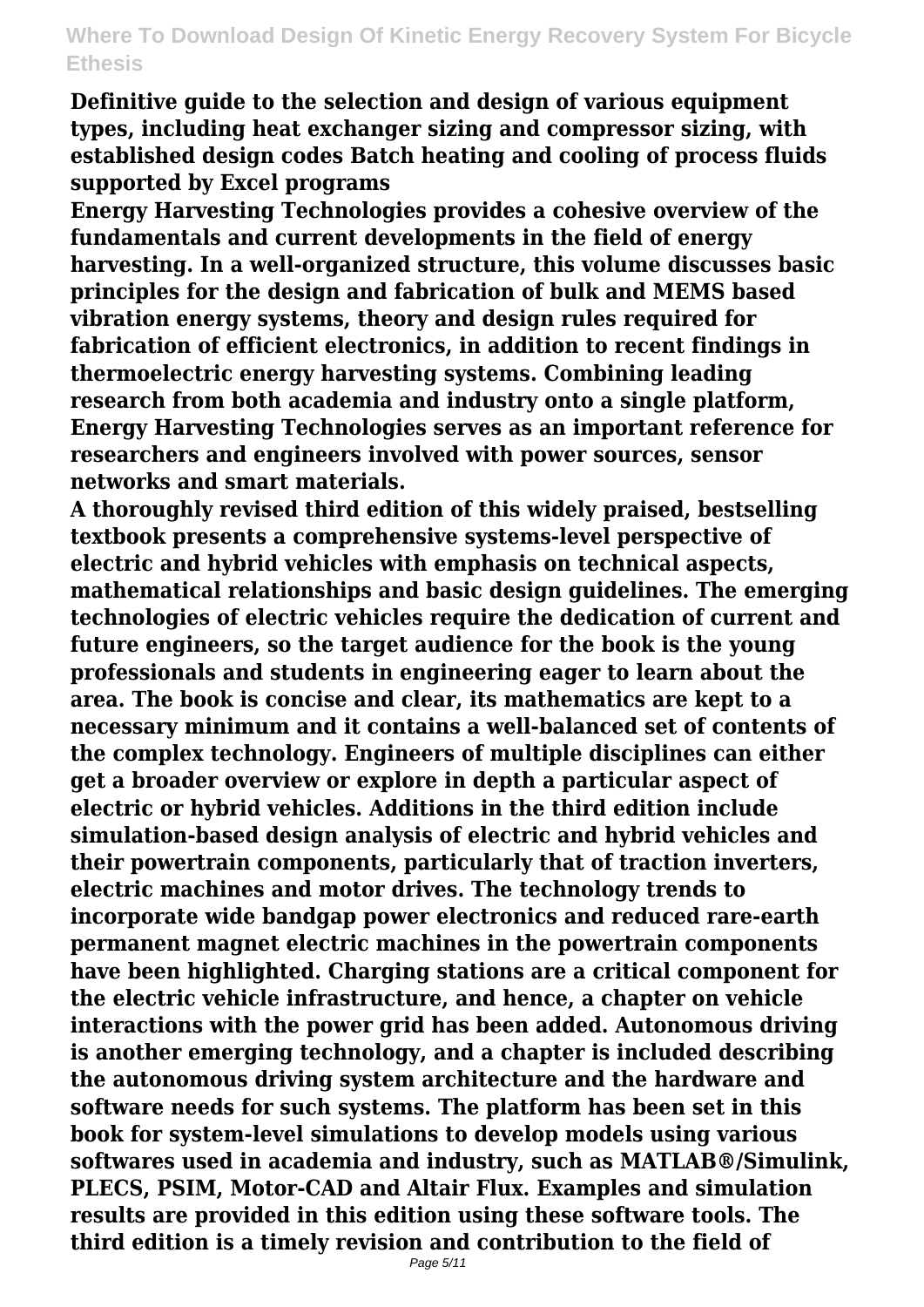**electric vehicles that has reached recently notable markets in a more and more environmentally sensitive world.**

**Project Report from the year 2016 in the subject Engineering - Mechanical Engineering, grade: 10.00, , course: BE MECHANICAL, language: English, abstract: Natural resources conservation has become a requirement in today's world, mainly in the area of new technology. In many rolling applications maximum energy is lost during deceleration or braking. This problem has been fixed with the introduction of regenerative braking. The Kinetic Energy Recovery System (KERS) is a system for recovering the moving vehicle's kinetic energy under braking and also to utilize the usual loss in kinetic energy. When riding a bicycle, a great amount of kinetic energy is lost while braking, making start up fairly difficult. Here we used the mechanical kinetic energy recovery system by means of a flywheel to store the energy which is normally lost during braking, and reuse it to help propel the rider when starting. The rider can charge the flywheel when slowing or descending a hill and boost the bike when accelerating or climbing a hill. The flywheel increases maximum acceleration and can perform pedal energy savings during a ride where speeds are between 6 and 5 kmph.**

**Frontier Computing**

**Cold-air Performance of Free Power Turbine Designed for 112-kilowatt Automotive Gas-turbine Engine**

**Re-engineering Manufacturing for Sustainability**

**Ocean Energy Recovery**

#### **Kinetic Energy Recovery System in a Bicycle using a Flywheel The Science of Formula 1 Design**

*This book presents the select proceedings of the International Conference on Automation, Signal Processing, Instrumentation and Control (i-CASIC) 2020. The book mainly focuses on emerging technologies in electrical systems, IoT-based instrumentation, advanced industrial automation, and advanced image and signal processing. It also includes studies on the analysis, design and implementation of instrumentation systems, and high-accuracy and energy-efficient controllers. The contents of this book will be useful for beginners, researchers as well as professionals interested in instrumentation and control, and other allied fields.*

*The 18th CIRP International Conference on Life Cycle Engineering (LCE) 2011 continues a long tradition of scientific meetings focusing on the exchange of industrial and academic knowledge and experiences in life cycle assessment, product development, sustainable manufacturing and end-of-lifemanagement. The theme "Glocalized Solutions for Sustainability in Manufacturing" addresses the need for engineers to develop solutions which have the potential to address global challenges by providing products, services and processes taking into account local capabilities and constraints to achieve an economically, socially and environmentally sustainable society in a global perspective. Glocalized Solutions for Sustainability in Manufacturing do not only involve products or services that are changed for a local market by simple substitution or the omitting of functions. Products and services need to be addressed that ensure a high standard of living everywhere. Resources required for manufacturing and use of such products are limited and not evenly distributed in the world. Locally available resources,*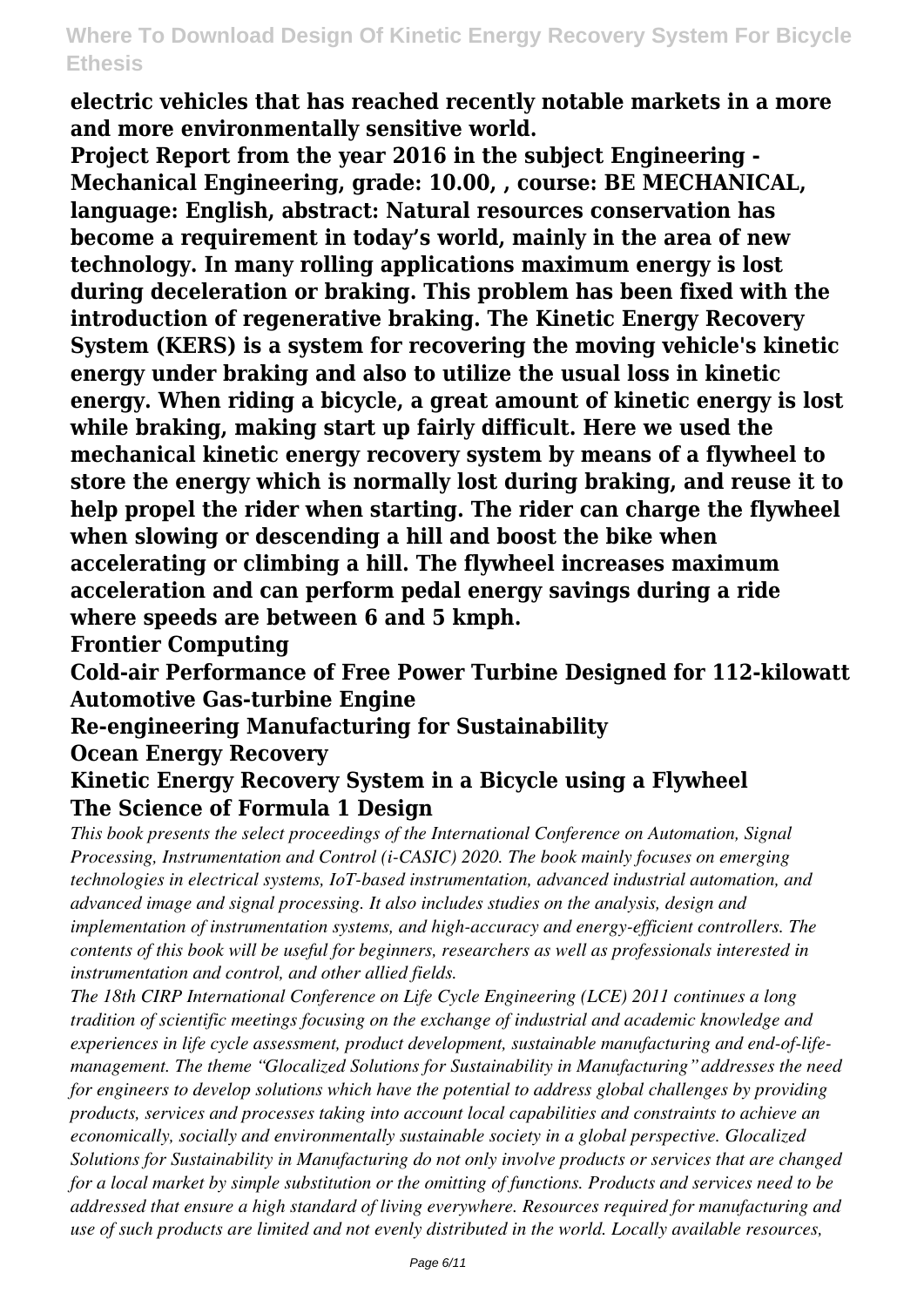*local capabilities as well as local constraints have to be drivers for product- and process innovations with respect to the entire life cycle. The 18th CIRP International Conference on Life Cycle Engineering (LCE) 2011 serves as a platform for the discussion of the resulting challenges and the collaborative development of new scientific ideas.*

*To sort out the progress of aviation science and technology and industry, look forward to the future development trend, commend scientific and technological innovation achievements and talents, strengthen international cooperation, promote discipline exchanges, encourage scientific and technological innovation, and promote the development of aviation, the Chinese Aeronautical Society holds a China Aviation Science and Technology Conference every two years, which has been successfully held for four times and has become the highest level, largest scale, most influential and authoritative science and technology conference in the field of aviation in China. The 5th China Aviation Science and Technology Conference will be held in Wuzhen, Jiaxing City, Zhejiang Province in 2021, with the theme of "New Generation of Aviation Equipment and Technology", with academician Zhang Yanzhong as the chairman of the conference. This book contains original, peer-reviewed research papers from the conference. The topics covered include but are not limited to navigation, guidance and control technologies, key technologies for aircraft design and overall optimization, aviation test technologies, aviation airborne systems, electromechanical technologies, structural design, aerodynamics and flight mechanics, other related technologies, advanced aviation materials and manufacturing technologies, advanced aviation propulsion technologies, and civil aviation transportation. The papers presented here share the latest discoveries on aviation science and technology, making the book a valuable asset for researchers, engineers, and students. Offering in-depth coverage of hybrid propulsion topics, energy storage systems and modelling, and supporting electrical systems, this book will be an invaluable resource for practising engineers and managers involved in all aspects of hybrid vehicle development, modelling, simulation and testing. Introduction to Modeling and Optimization*

*Electric Vehicles and the Future of Energy Efficient Transportation*

*Proceedings of the 20th CIRP International Conference on Life Cycle Engineering, Singapore 17-19 April, 2013*

*Alternate Power and Energy Storage/reuse for Drilling Rigs Green Manufacturing*

#### *Proceedings of FC 2020*

"A collection of technical papers from the SAE archive that clearly demonstrate the leadership role the racing industry plays in the future of automotive engineering and design as it relates to engines"--P. [4] of cover. The main objectives of the Ccmnunity's energy policy consist of securing a sufficient energy supply for the present and future demand of its Member States and in reducing the Community's dependence on imported energy through the more rational use of energy and a broader diversifi cation of supply. This requires a full set of common efforts at all levels, including energy research and development. In the framework of its strategy for scientific and technological research the Commission of the European Ccmnunities has launched several R & D progranunes in the field of energy. Theses progranunes are :inplemented either directly in its Joint Research Centre or by concluding contracts with research institutions in the EC Member countries. One of the most inportant short and medil.UR term objectives of the present four-year Energy R & D Progranune (1979 - 1983) approved by the Council of Ministers on 13 September 1979 aims at fostering energy conservation technologies in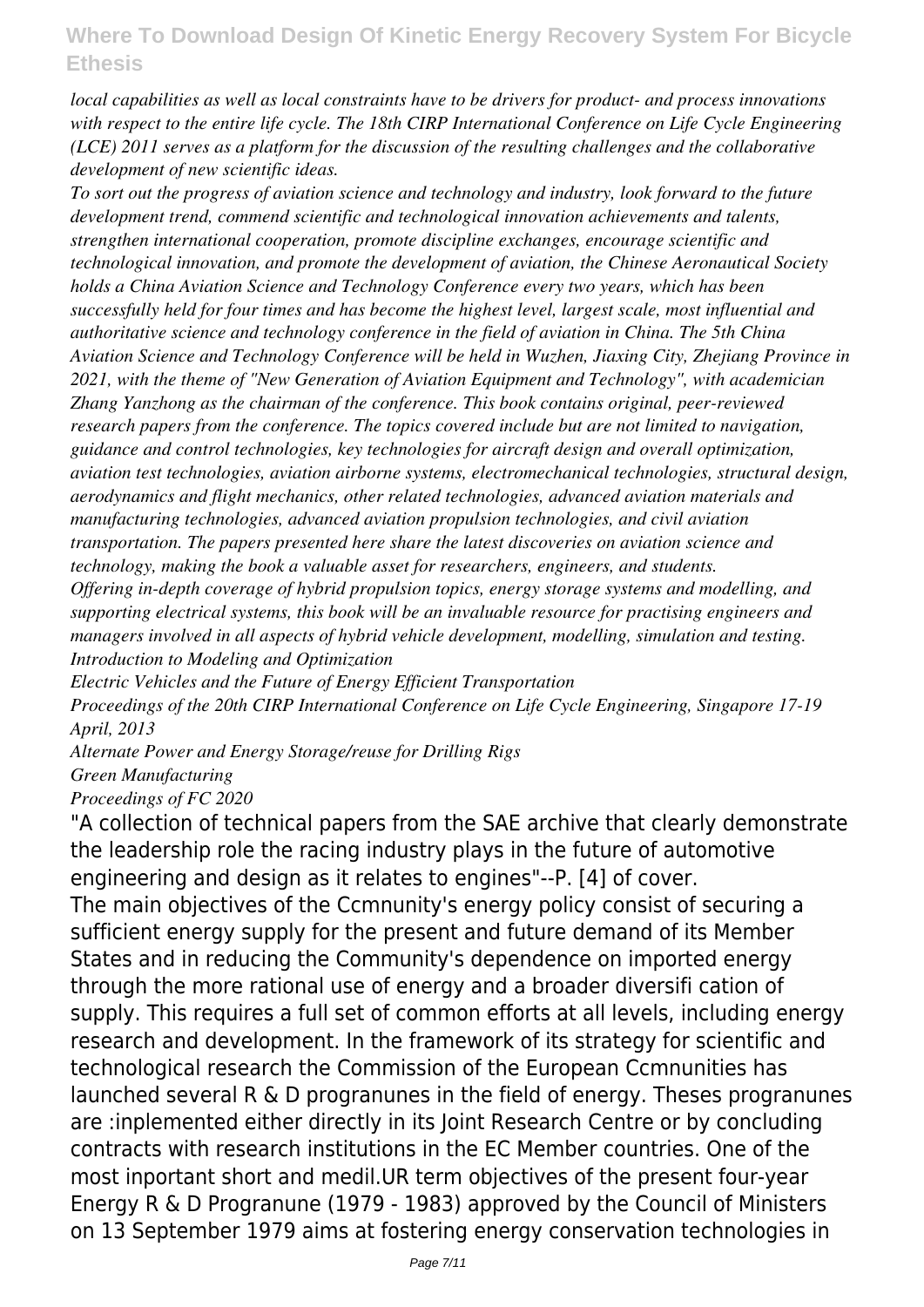the three main energy consl.Uning sectors: danestic, industry and transport. In the European Carmunity more than 35% of the energy is conslB'IIed in industry. About 23% of the inported oil is used in this sector. Two thirds of this energy are used for heating purposes. Consequently, there is a high potential for residuary heat recovery. In order to enhance rational use of energy and energy conservation in the Member States of the Ccmnunity, it is necessary, anong other things, to promote the development of combustion and energy recovery techniques.

Modern optimization approaches have attracted an increasing number of scientists, decision makers, and researchers. As new issues in this field emerge, different optimization methodologies must be developed and implemented. Exploring Critical Approaches of Evolutionary Computation is a vital scholarly publication that explores the latest developments, methods, approaches, and applications of evolutionary models in a variety of fields. It also emphasizes evolutionary models of computation such as genetic algorithms, evolutionary strategies, classifier systems, evolutionary programming, genetic programming, and related fields such as swarm intelligence and other evolutionary computation techniques. Highlighting a range of pertinent topics such as neural networks, data mining, and data analytics, this book is designed for IT developers, IT theorists, computer engineers, researchers, practitioners, and upper-level students seeking current research on enhanced information exchange methods and practical aspects of computational systems.

Green Manufacturing: Fundamentals and Applications introduces the basic definitions and issues surrounding green manufacturing at the process,machine and system (including supply chain) levels. It also shows, by way of several examples from different industry sectors, the potential for substantial improvement and the paths to achieve the improvement. Additionally, this book discusses regulatory and government motivations for green manufacturing and outlines the path for making manufacturing more green as well as making production more sustainable. This book also: Discusses new engineering approaches for manufacturing and provides a path from traditional manufacturing to green manufacturing Addresses regulatory and economic issues surrounding green manufacturing Details new supply chains that need to be in place before going green Includes state-of-the-art case studies in the areas of automotive, semiconductor and medical areas as well as in the supply chain and packaging areas

Energy Conserve in Industry — Combustion, Heat Recovery and Rankine Cycle Machines

Proceedings of ICMD 2013

Electric and Hybrid Vehicles

Expert Analysis of the Anatomy of the Modern Grand Prix Car Design for Environmental Sustainability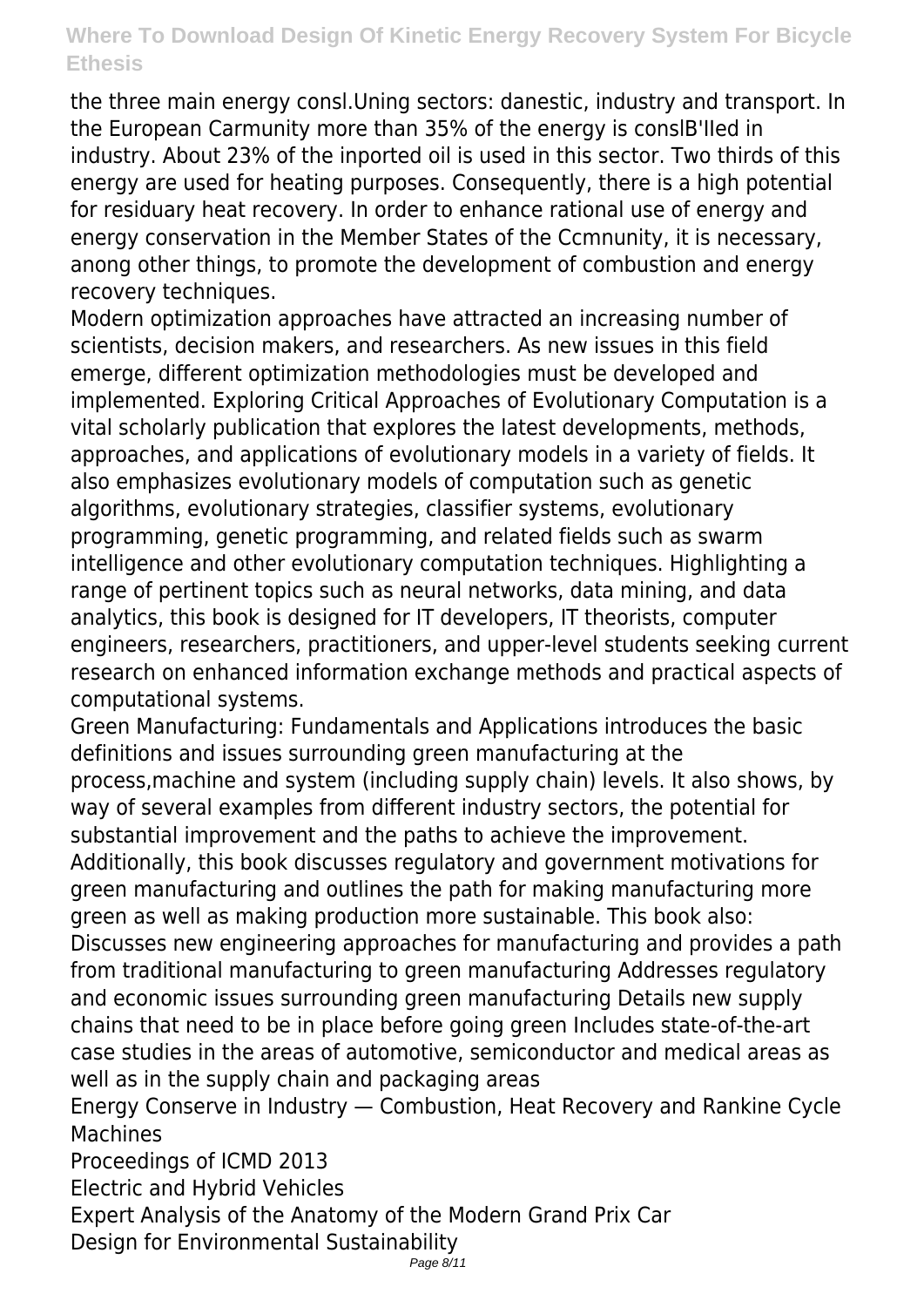### Vehicle Propulsion Systems

"Premier reference source"-- book cover.

The authors of this text have written a comprehensive introduction to the modeling and optimization problems encountered when designing new propulsion systems for passenger cars. It is intended for persons interested in the analysis and optimization of vehicle propulsion systems. Its focus is on the control-oriented mathematical description of the physical processes and on the model-based optimization of the system structure and of the supervisory control algorithms.

This book explains the influence of damping on the ride and handling of race and sports cars. The author deals with the myths about damping, explaining the correllation between laws of physics and damping design, showing that there is nothing myterious about the way dampers work or damping forces can be manipulated. If the tire is the most important part transmitting engine power to the pavement, an integrated damping/suspension system is the second most important component between engine power and road surface. Over the last decades, suspension design and tuning has become one of the most important reasons for success on the race track. One of the most significant achievements of the author has been the realisation that the unsprung mass is a greater disturbing factor for good handling than the sprung mass of a car. The author describes the observations leading to this breakthrough in modern suspension tuning and the excellent results in racing.

Harvesting kinetic energy is a good opportunity to power wireless sensor in a vibratory environment. Besides classical methods based on electromagnetic and piezoelectric mechanisms, electrostatic transduction has a great perspective in particular when dealing with small devices based on MEMS technology. This book describes in detail the principle of such capacitive Kinetic Energy Harvesters based on a spring-mass system. Specific points related to the design and operation of kinetic energy harvesters (KEHs) with a capacitive interface are presented in detail: advanced studies on their nonlinear features, typical conditioning circuits and practical MEMS fabrication. Role of Electric Vehicles in U.S. Transportation

Kinetic Energy Recovery System

Automotive Exhaust Emissions and Energy Recovery

A Continuing Bibliography with Indexes

Propulsion Systems for Hybrid Vehicles

A Textbook of Machine Design

This book gathers the proceedings of the 10th International Conference on Frontier Computing, held in Singapore, on July 10–13, 2020, and provides comprehensive coverage of the latest advances and trends in information technology, science, and engineering. It addresses a number of broad themes, including communication networks, business intelligence and knowledge management, web intelligence, and related fields that inspire the development of information technology. The respective contributions cover a wide range of topics: database and data mining, networking and communications, web and Internet of things, embedded systems, soft computing, social network analysis, security and privacy, optical communication, and ubiquitous/pervasive computing. Many of the papers outline promising future research directions, and the book benefits students, researchers, and professionals alike. Further, it offers a useful reference guide for newcomers to the field. This book has been created on the basis of contributions to the 54th International Conference of Machine Design Departments that was held for the 60th anniversary of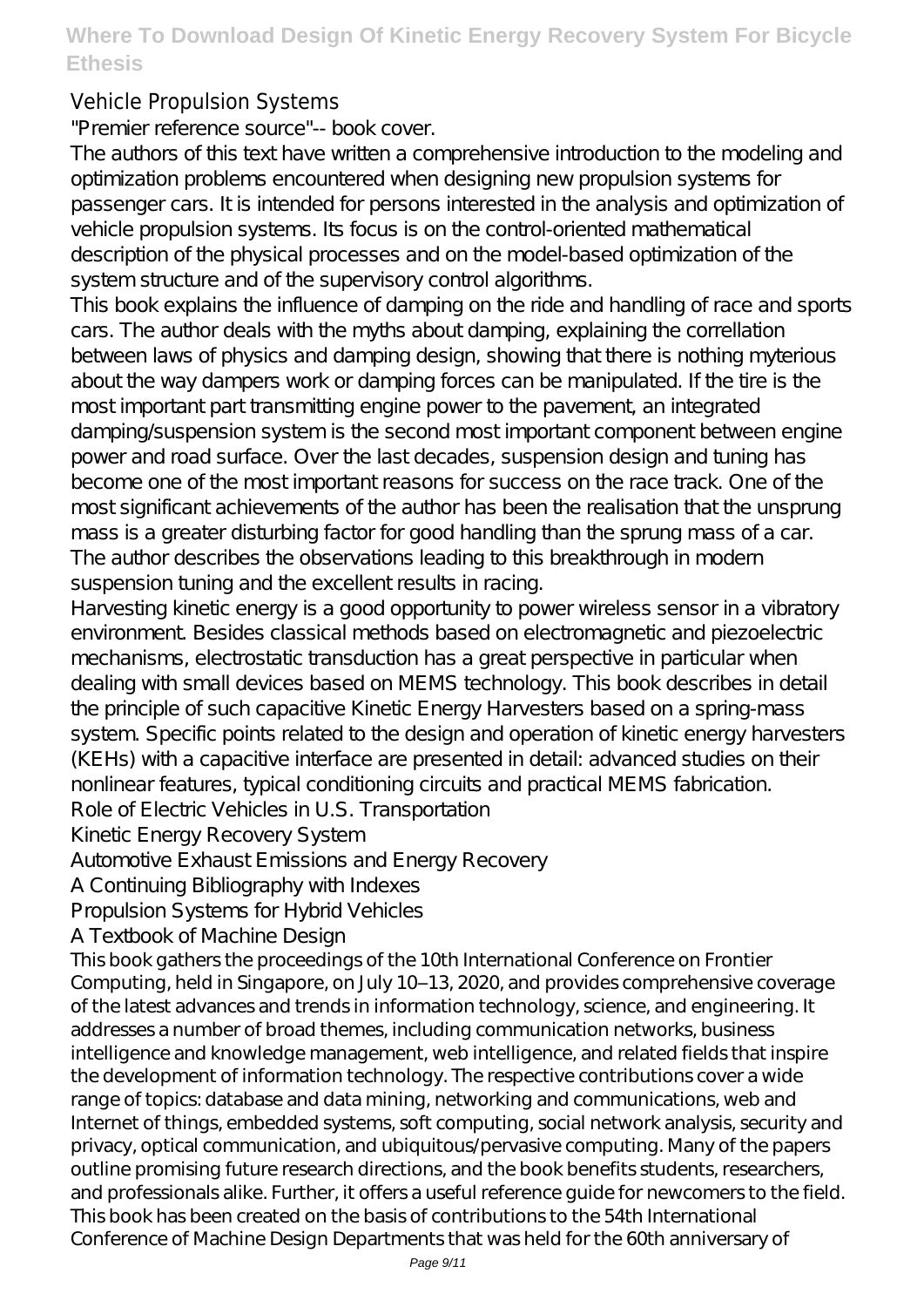Technical University of Liberec. This international conference which follows a tradition going back more than 50 years is one of the longest-running series of conferences held in central Europe, dealing with methods and applications in machine design. The main aim of the conference was to provide an international forum where experts, researchers, engineers and industrial practitioners, managers and Ph.D. students could meet, share their experiences and present the results of their efforts in the broad field of machine design and related fields. The book has seven chapters which focus on new knowledge of machine design, optimization, tribology, experimental methods and measuring, engineering analyses and product innovation. Authors presented new design methods of machine parts and more complex assemblies with the help of numerical methods such as FEM. Research, measurements and studies of new materials, including composites for energy-efficient constructions are also described. The book also includes solutions and results useful for optimization and innovation of complex design problems in various industries. Concerns for fuel economy and reduced emissions have turned the attention of automotive internal combustion engine manufacturers to the exhaust system and towards technological system development to account for the significant levels of potential energy that can be recovered. The present volume on Automotive Exhaust Emissions and Energy Recovery for both gasoline and diesel engines is therefore both timely and appropriate. Whereas diesel engines have been predominantly turbocharged, only a relatively small percentage of gasoline engines are similarly equipped, which has led to significant efforts by engine manufacturers in recent years to downsize and down-speed these engines. On the other hand, the relative focus in diesel engine development in terms of emissions and exhaust energy recovery has shifted toward devices other than the turbocharger for enhanced energy recovery and emissions control technologies in order to allow the diesel engines of the future to keep up with the dual-demand for very low emissions and increasing levels of fuel economy. The book focuses on the exhaust system and the technologies and methods used to reduce emissions and increase fuel economy by capitalising on the exhaust gas energy availability (either in the form of gas kinetic energy or as waste heat extracted from the exhaust gas). It is projected that in the short to medium term, advances in exhaust emissions and energy recovery technologies will lead the way in internal combustion engine development and pave the way towards increasing levels of engine hybridisation until fully electric vehicle technology can claim a level of maturity and corresponding market shares to turn the bulk of this focus away from the internal combustion engine. This book is aimed at engine research professionals in the industry and academia, but also towards students of powertrain engineering. The collection of articles in this book reviews the fundamentals of relevance, recent exhaust system technologies, details recent or on-going projects and uncovers future research directions and potentials.

Contains a selection of articles illustrating the beginning of an industrial ecology research program at Livermore National Laboratory. Topics addressed include: technological issues involved with the automobile, improved economic & environmental efficiency through better engineering, understanding the links between human economic activity & underlying natural systems through the development of complex models, & the direct application of technology to environmental issues. Photos. Charts & tables.

Proceedings of the 5th China Aeronautical Science and Technology Conference Renewable Energy System Design Vehicle Dynamics and Damping

Life Cycle Design of Products

Modern Methods of Construction Design

Proceedings of the Contractors' Meetings held in Brussels on 10 and 18 June, and 29 October 1982